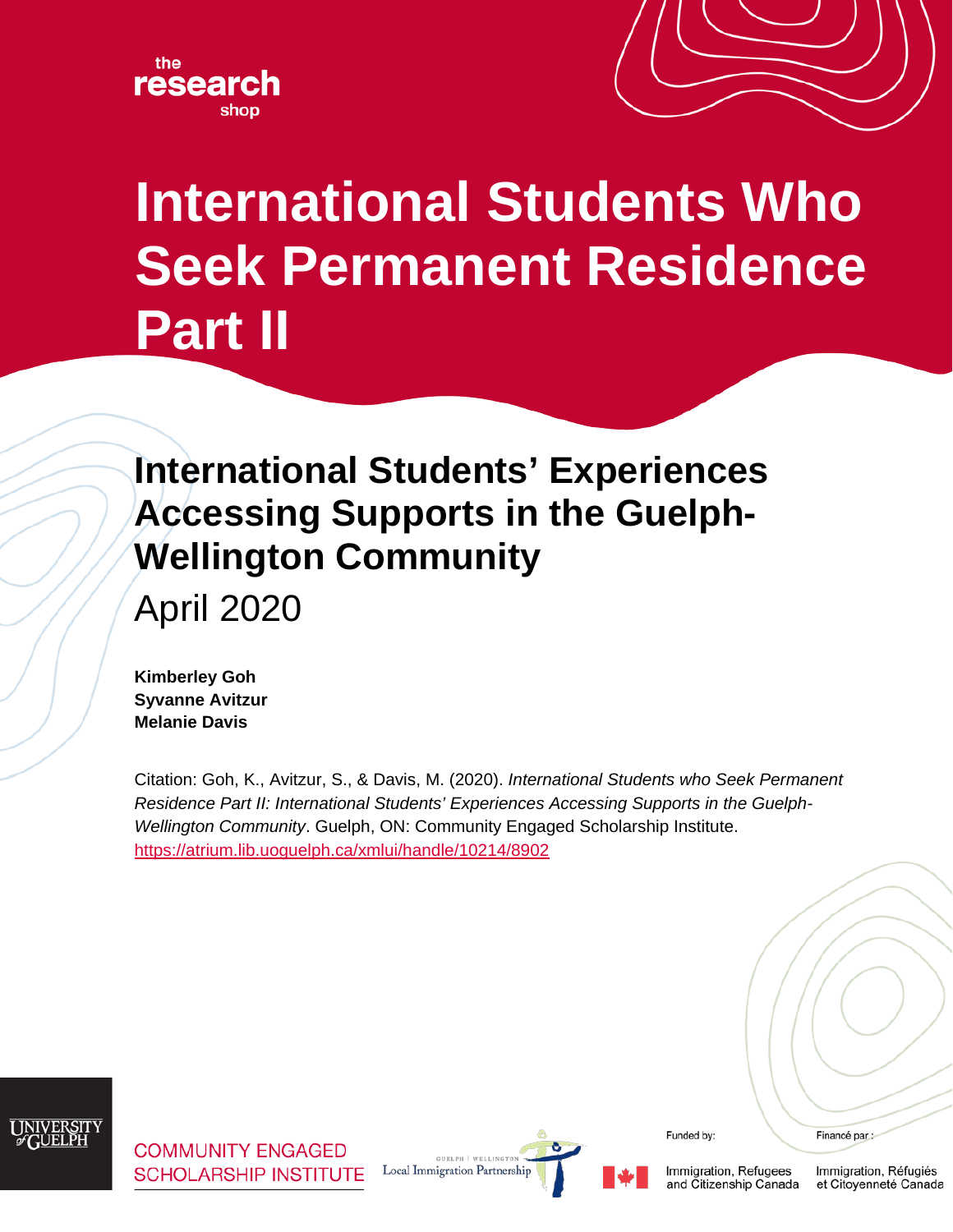## **Table of Contents**

 $\sqrt{ }$ 

//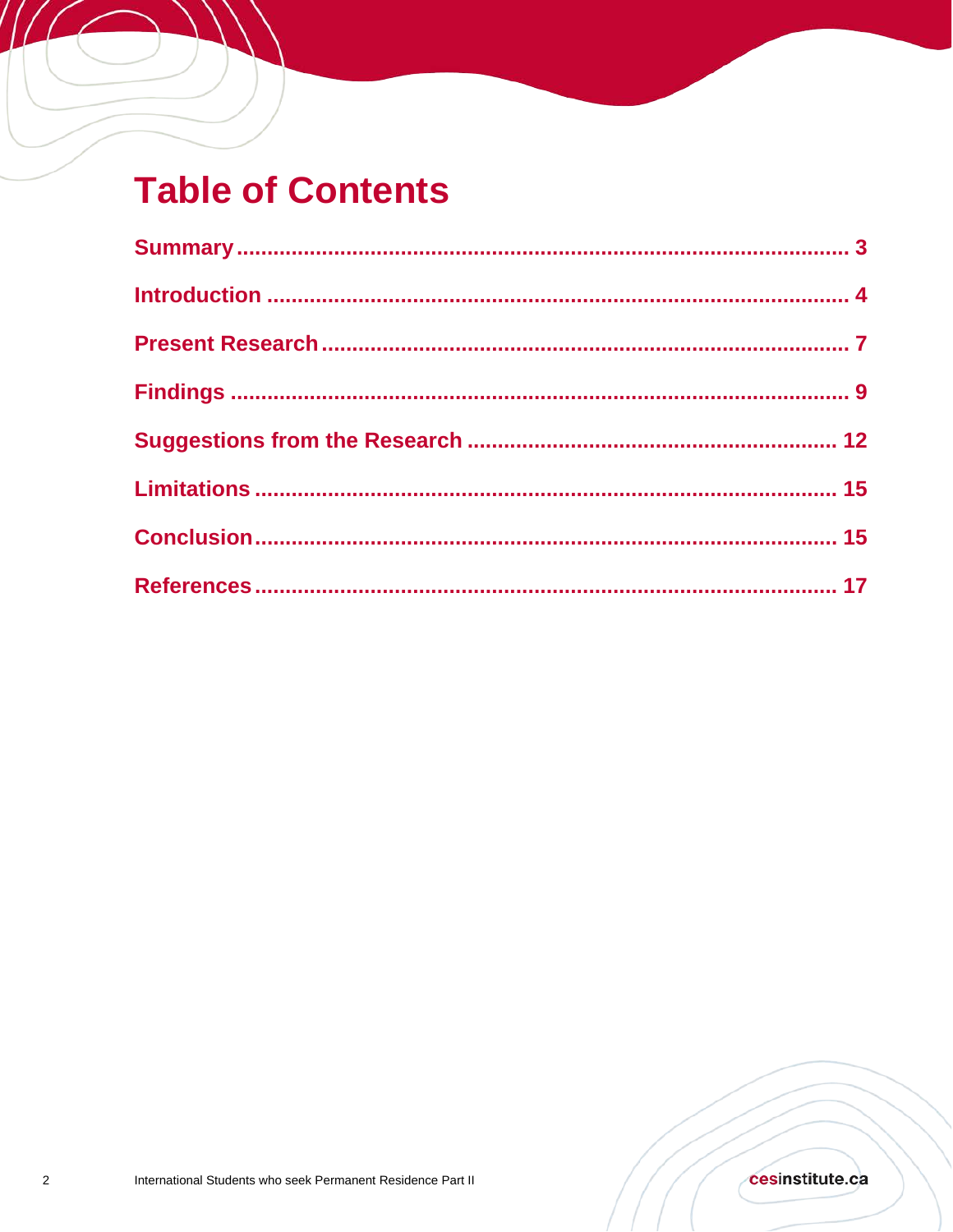## **Summary**

The purpose of this report is to understand the experiences of International Students attending the University of Guelph as they navigate through the Permanent Residency (PR) process. It is the second part of a series in collaboration with the Guelph-Wellington Local Immigration Partnership that seeks to highlight strengths and gaps in the supports available to International Students that choose to study in Canada. The [first report focuses on insights from service](https://atrium.lib.uoguelph.ca/xmlui/bitstream/handle/10214/16245/Goh_InternationalStudents_ProvidersPerspectives_2019.pdf?sequence=1&isAllowed=y)  providers. While the focus of this study is specific to the PR process, it is important to remember that there are a number of barriers that may need to be addressed before a student decides to explore applying for PR.

The Research team developed a mixed-methods approach to better understand the experiences of International Students at the University of Guelph. In total, 227 students responded to a survey and 13 of those students participated in a semi-structured focus group session. Based on the feedback received from International Students, representing approximately 15% of the International Student population at the University of Guelph, [1](#page-2-0) findings and suggestions were developed to ensure the PR application process is accessible to those who are interested in applying. The key findings include:

- **The majority of services are offered by the University** but only one of these services directly relates to the PR process.
- **Efforts to meet basic needs in Canada can delay a decision to learn about the PR process**, including but not limited to: housing, food insecurity, and family reunification.
- International Students struggle sifting through "confusing" webpages, and often find that when they seek out support, people who are supposed to help them are unable to **clearly answer the questions they have.**
- International Students believe they would benefit from additional **formal** and **informal supports** that would allow them to clearly understand different processes and experiences of others.
- Overall, **the majority of respondents are satisfied with the supports that they have accessed**, but further discussion revealed that International Students are less inclined to seek out supports neither prior nor during their study period as they are focused on successfully completing program requirements.

Through an analysis of the findings, there are three suggestions that could better support International Students at the University of Guelph upon implementation as they seek to apply for Permanent Residence:

- 1. The development of a Permanent Residence information page housed on the University of Guelph Website.
- 2. The hiring of an International Student Advisor who focuses on supporting students through the PR application process.
- 3. The launch of peer-to-peer support groups and workshops to facilitate conversations about experiences with PR for current students and alumni.

<span id="page-2-0"></span><sup>3</sup> International Students who seek Permanent Residence Part II Percentage of students was calculated based on the 2018-2019 Fact Sheet available at [https://www.uoguelph.ca/iar/sites/default/files/Fact Book 2018-2019.pdf](https://www.uoguelph.ca/iar/sites/default/files/Fact%20Book%202018-2019.pdf)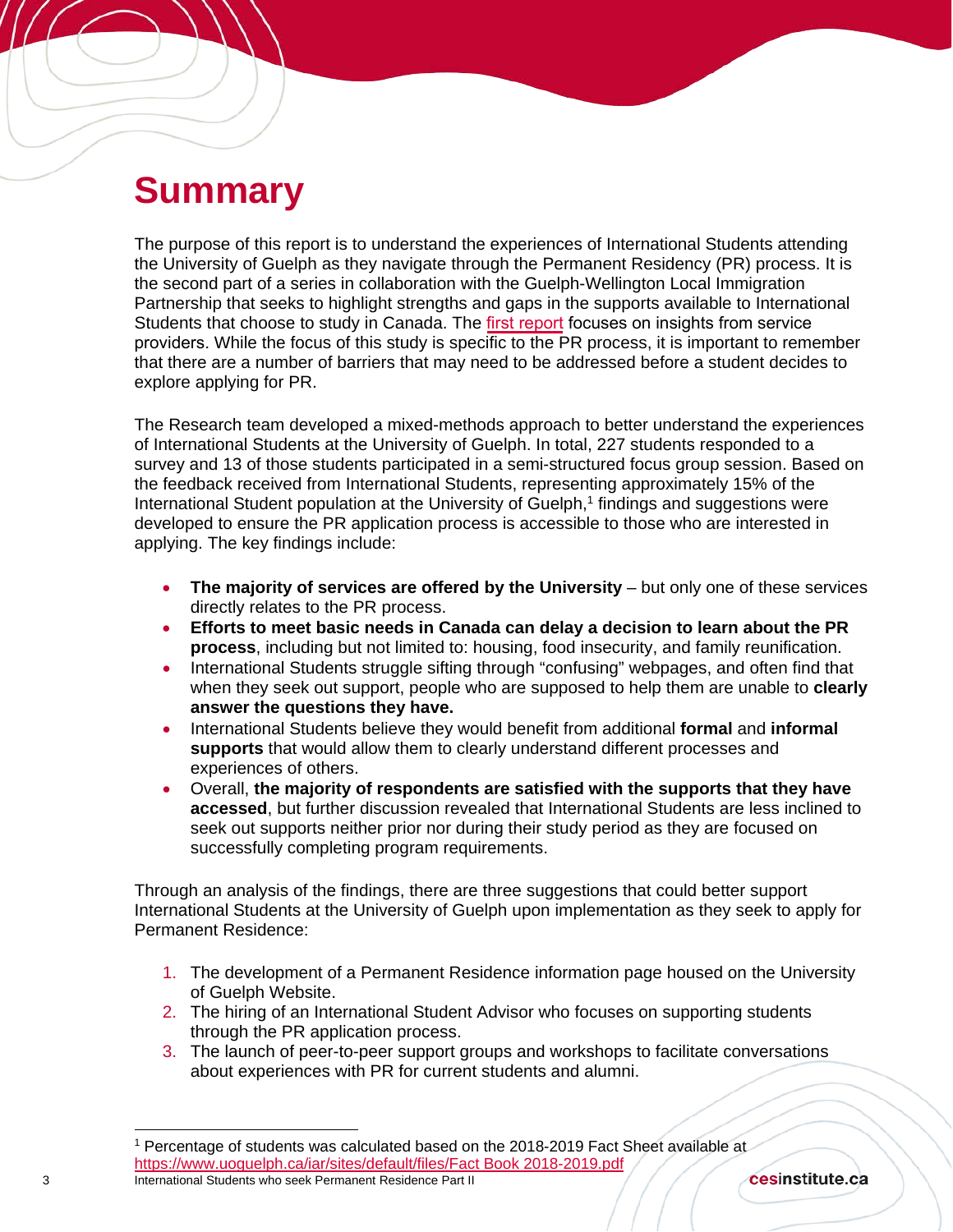## **Introduction**

Í

This project was conducted by the Research Shop, part of the Community Engaged Scholarship Institute (CESI) at the University of Guelph, in partnership with the Guelph-Wellington Local Immigration Partnership (GW-LIP). Local Immigration Partnerships are regional coalitions that work to strengthen the area's capacity to support and attract newcomers in the community. The goal of this research partnership is to better understand the challenges International Students face as they navigate through the permanent residency application process, what services are helpful and what is needed to provide further support. While there is notable recognition in the value of increased international student enrolment, and settlement in Canada post-graduation, this report seeks to go beyond federal and provincial policies and strategies to better understand the experience in seeking permanent residency for International Students.

This report is intended to help inform community organizations, the University of Guelph, and various levels of government on what supports International Students would find valuable as they begin the permanent residency application process. While this research report is specific to the experiences of International Students at the University of Guelph, government actors and other institutions can benefit from better understanding the pressures and supports that have the greatest impact on International Students.

## **International Students in Canadian Universities**

In recent years, enrolment at Canadian postsecondary institutions has notably increased largely due to an increasing international student population (Statistics Canada, 2018). A report by Statistics Canada (2018) found that the number of international student enrolments increased by 11% in the 2016/2017 academic year compared to the previous year, while the number of domestic enrolments declined within the same period. The top three reasons that International Students cite for choosing to study in Canada are: the quality of education in Canada, the nation's reputation as a tolerant society, and its reputation as a safe country (Canadian Bureau for International Education, 2018).

While these options can explain why International Students choose to study in Canada, the influx of International Students in Canada can also be explained by looking at government initiatives in this policy area. In Canada's most recent International Education Strategy, both the Minister of International Trade Diversification and the Minister of Employment, Workforce Development and Labour commented on the significant increase in International Students attending Canadian postsecondary institutions and their significant contribution to Canada's growing economy (Government of Canada, 2019). This International Education Strategy aims to increase enrolment of International Students across Canada (Government of Canada, 2019). Moving forward, the International Education Strategy has set goals to expedite the processing time for people seeking education in Canada by expanding the Student Direct Stream (Government of Canada, 2019).

4 International Students who seek Permanent Residence Part II Along with enhancing the process allowing International Students to complete their education in Canada, there have been efforts to make it easier for them to receive permanent residency in Canada. This may be due to the fact that International Students are seen as the ideal candidate to adjust and contribute to Canadian society as new permanent residents, due to language proficiencies and having experience in Canadian institutions for a number of years<br>International Students who seek Permanent Residence Part II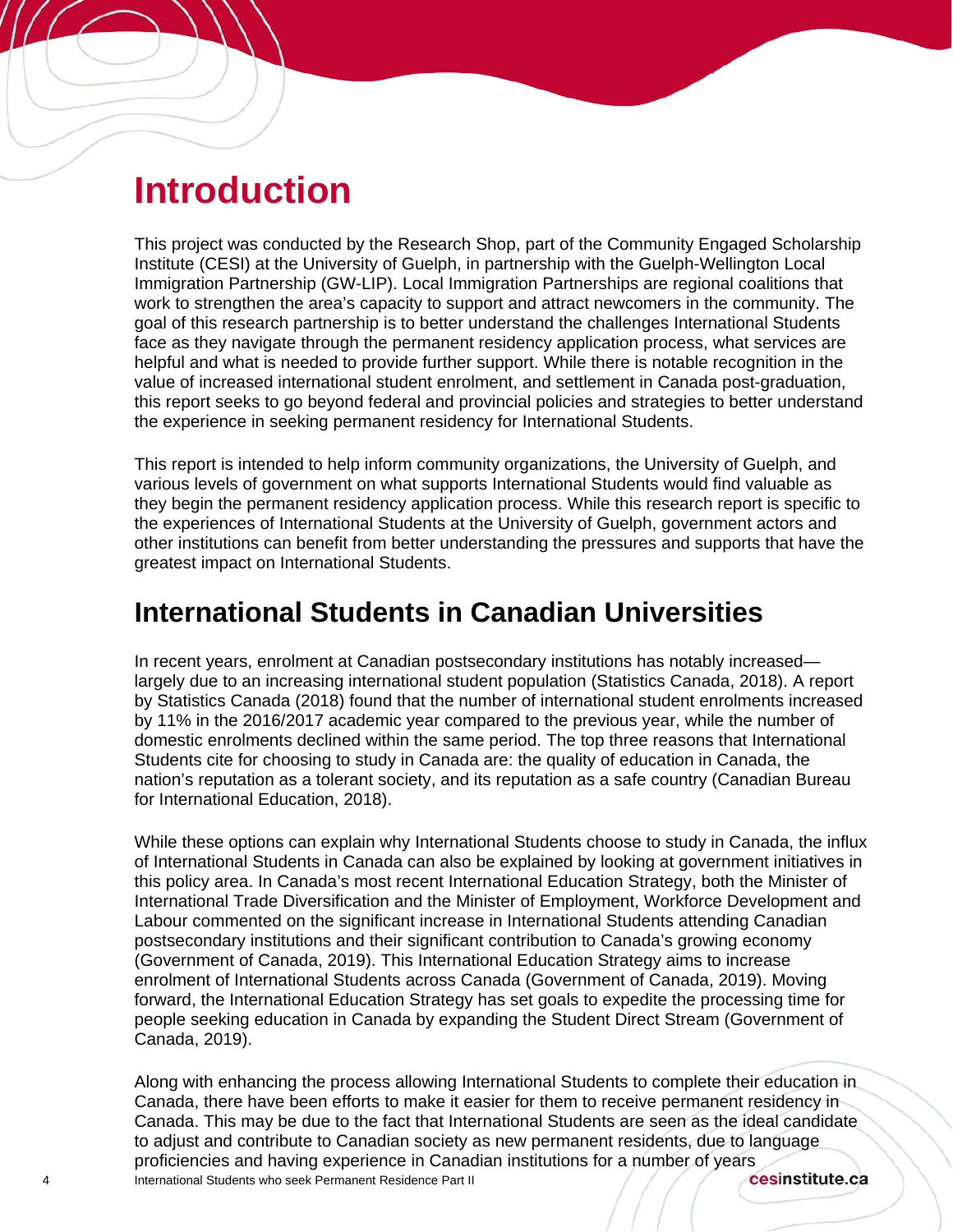(Dobrowolsky, 2017; Canadian Citizenship & Immigration Resource Centre, 2016). This was also reflected in the changes made to the Express Entry System through the introduction of points based on level of Canadian education. If an applicant completes one or two-years of Canadian post-secondary education, they receive 15 points on their application (Canadian Citizenship & Immigration Resource Centre, 2016). Applicants with three or more years of post-secondary education, a master's, professional degree or doctorate completed in Canada are eligible to receive 30 points on their application (Canadian Citizenship & Immigration Resource Centre, 2016). These additional qualifications can prove extremely beneficial to heightening their chances of being accepted as permanent residents (Canadian Citizenship & Immigration Resource Centre, 2016).With the federal government working to increase the number of International Students on campus and International Students claiming strong rationale for coming to Canada, it leads one to wonder how different campuses or communities attract and retain their international student population.

### **International Students at the University of Guelph**

Although the federal government has launched the International Education Strategy, public sector education falls under provincial jurisdiction, leaving room for variation across the nation. Universities across the nation have a breadth of autonomy to support International Students and encourage enrolment as they see fit. To better understand the priorities of the University of Guelph, one can assess the initiatives by looking at their most recent Strategic Mandate Agreement (SMA). Universities in Ontario enter into SMAs with the provincial government to outline the goals, initiatives, and outcomes each university is working towards. The University of Guelph developed an internationalization strategy that was included in SMA2, which is in place from 2017-2020 (Government of Ontario, 2019). This strategy is founded on four goals:

- 1. Internationalization and the student experience
	- o Increasing International Students' access to campus and their inclusion in campus initiatives
	- $\circ$  Strive to increase the international undergraduate population from 4% to 8% by 2020
- 2. Increasing international graduate student enrolment
	- o Strive to bring international graduate student enrolment numbers in line with other research-intensive universities in Canada which range from 18-20% of total graduate student population
		- At the time the internationalization strategy was developed, the international student enrolment rate was just below 15% of graduate student population
- 3. Enhancing international collaborations with preferred partner institutions
	- o Enhance the University's capacity to mobilize knowleedge and contribute to research on global issues
- 4. Building international capacity for growth and change
	- o The University aims to provide specific supports tailored to the needs of International Students, with a focus on social, academic, and housing that enhances international student success

Í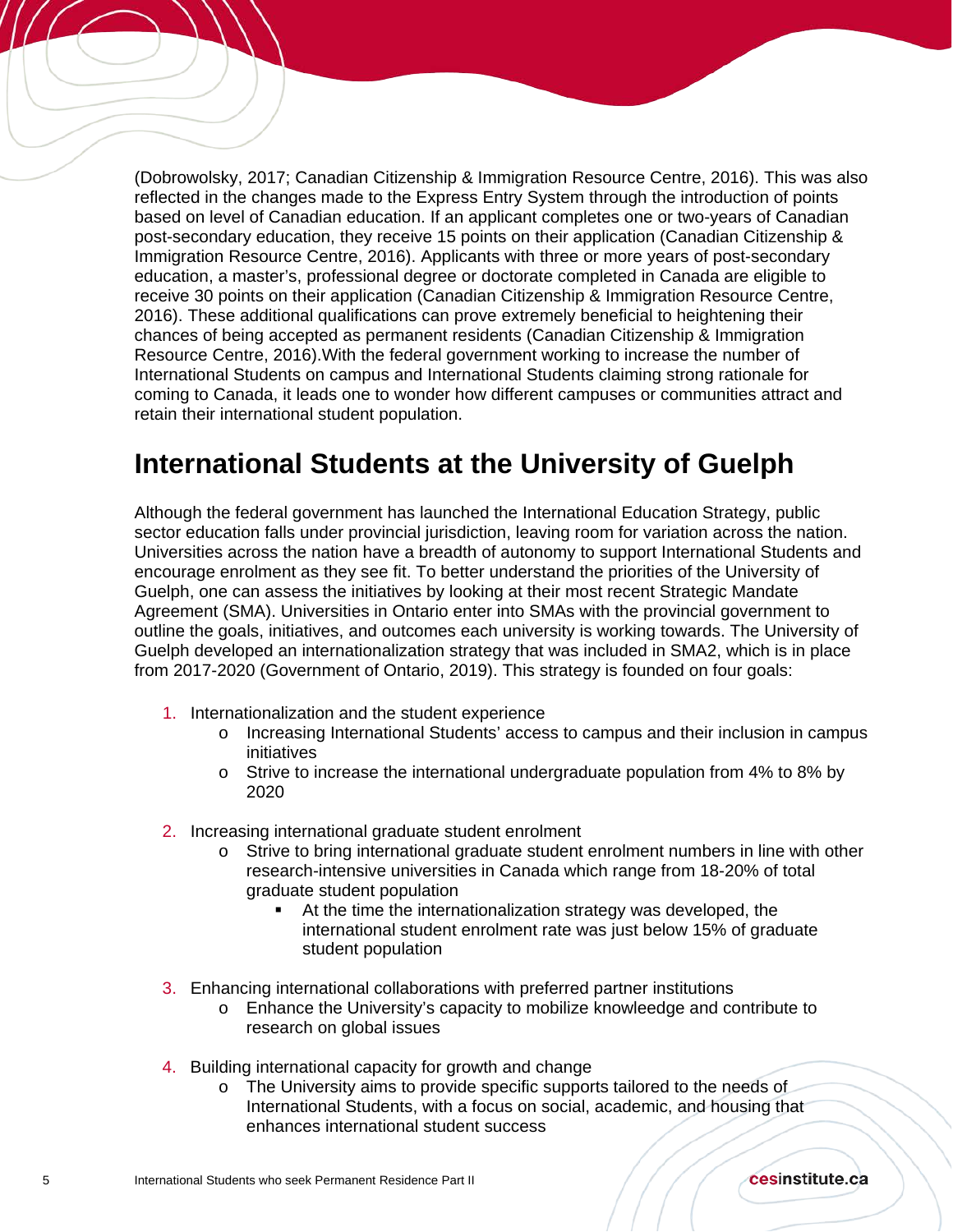In the 2018-2019 school year, the University of Guelph had approximately 1,500 International Students learning on campus (Office of Institutional Analysis and Research, 2018). Between 2013-2017 the University experienced a 58.6% increase of undergraduate international student enrolment, and a 27.8% increase of graduate international student enrolment (Office of Institutional Analysis and Research, 2017). As enrolment numbers for International Students consistently rise and the University works to increase measures that support campus newcomers, it is important that their perspectives are utilized to help understand the issues that arise and what supports would be most useful to them.

## **Applying for Permanent Residence**

Í

While there are a number of reasons that International Students may choose to study in Canada, many of them intend to remain in Canada. With 60% of International Students across Canada intending to apply for Permanent Residence, there is a significant portion of people across campus communities that hope to build their lives in Canada (Canadian Bureau for International Education, 2018). As mentioned in the International Education Strategy, International Students that study in Canada are viable candidates for permanent residency and given their noted interest in living in Canada, support through the PR process could substantially alter students' experiences with the application.

In the province of Ontario, most International Students tend to apply for Permanent Residence under one of three programs: the Canadian Experience Class, the Provincial Nominee Program or the Federal Skilled Workers Program ("What is the Ontario", 2019). Each program has a different set of criteria, and some are only open for short periods at a time. It's imperative that International Students must be aware of the different kinds of programs, as well as when and how to apply for the appropriate stream. Rules and requirements for programs change from time to time, so someone who begins the application process must be aware of the changes and ensure that they are still eligible (Neatby & Yogesh, 2017).

Once a person has decided on the PR stream that they wish to apply to, they must obtain and complete the application forms and prepare their supporting documents and fees for submission. Processing times may vary, but most permanent residence applications tend to take anywhere between 6 and 19 months to be processed, depending on the stream and method of application an applicant chooses. [2](#page-5-0)

A report by Statistics Canada suggests that, over the period of 1990-2013, roughly 20-27% of International Students become permanent residents within ten years of receiving their first study permit (Lu & Hou, 2015). In 2018 alone, 10,950 former study permit holders received permanent residency (Blatchford, 2019). Despite this being a stark increase from the average of 3,000 study permit holders becoming permanent residents annually between 2015-2017, there is a notable gap between those who hope to become permanent residents and those who do become permanent residents (Blatchford, 2019). Although there are numerous reasons why intention to apply for PR may not transfer into applying and becoming a permanent resident, it is worth noting the discrepancy between the roughly 68% of students who intend to apply for PR (Esses et al., 2018) and the 20-27% who actually become permanent residents.

cesinstitute.ca

 $\overline{a}$ 

<span id="page-5-0"></span><sup>6</sup> International Students who seek Permanent Residence Part II <sup>2</sup> Percentage of students was calculated based on the 2018-2019 Fact Sheet available at [https://www.uoguelph.ca/iar/sites/default/files/Fact Book 2018-2019.pdf](https://www.uoguelph.ca/iar/sites/default/files/Fact%20Book%202018-2019.pdf)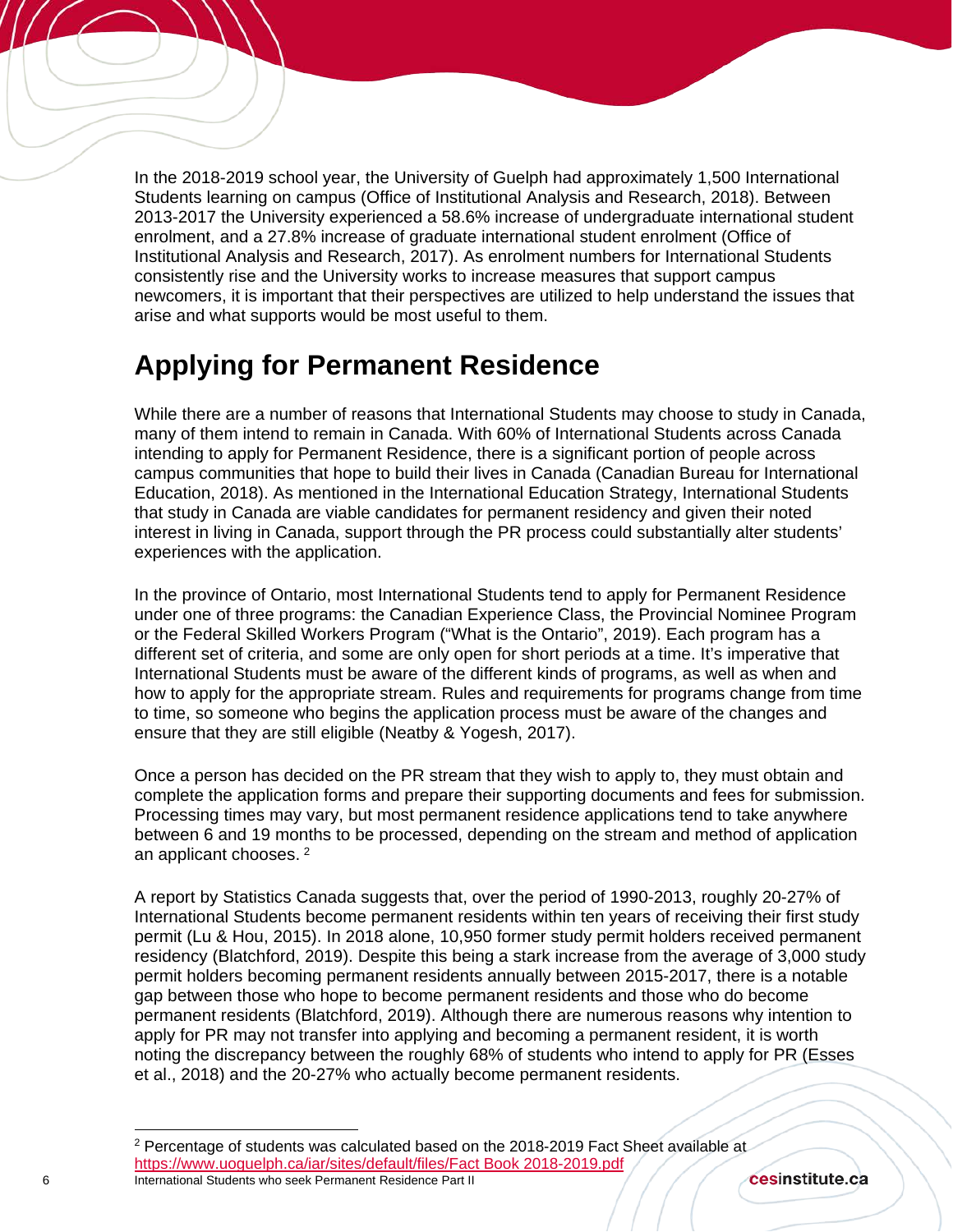## **Present Research**

## **Research Objective**

Í

The present report attempts to understand the circumstances and perspectives of postsecondary International Students at UofG towards applying for permanent residence (PR). A previous report investigated the perspective of service provider organizations and how they serve International Students and their perception of challenges that International Students may face (Goh, 2019). Building from these results, the present study seeks to address the following research questions:

- What sorts of services do International Students access to help them with the application process for permanent residency?
- Are International Students satisfied with the level of support they receive in applying for permanent residency in Canada?
- What challenges do International Students face navigating the permanent residency application process?
- What services and supports do International Students feel are needed to support them in applying for permanent residency?

## **Methodology**

The report is comprised of results collected from a two-part study. In the first part, International Students at the University of Guelph were contacted through the international student listserv, where they were invited to complete an online survey about applying for permanent residence (see Appendix A). This survey was open from September to November 2019. In total, 227 International Students completed this survey. Upon completion of the online survey, participants were automatically redirected to a separate survey page in which they were asked to indicate whether they would be interested in being contacted to participate in a follow-up focus group study. As a result, 128 participants agreed to be contacted for a follow-up study and entered a contact email.

In the second part, International Students who completed the online survey and indicated their interest in participating in the follow-up study were contacted to attend a focus group session in December 2019 or January 2020 to discuss their personal experiences with applying for PR. Within this period, four focus groups were held with a total of 13 participants. Each focus group lasted approximately one hour and was structured around a set of guiding questions which were posed by the Research Shop team (see Appendix B). A member of the Guelph-Wellington Local Immigration Partnership who is also a certified Regulated Canadian Immigration Consultant was also present at each focus group to support the research team.

It should be noted that, despite the high level of interest from International Students to attend the focus group sessions, there was a high rate of attrition at the time of the sessions, which reduced the study's expected sample size. Regardless of this high attrition rate, the purpose of the focus groups was to gain a fuller understanding about individual International Students' circumstances and experiences with applying for permanent residency. The number of participants did not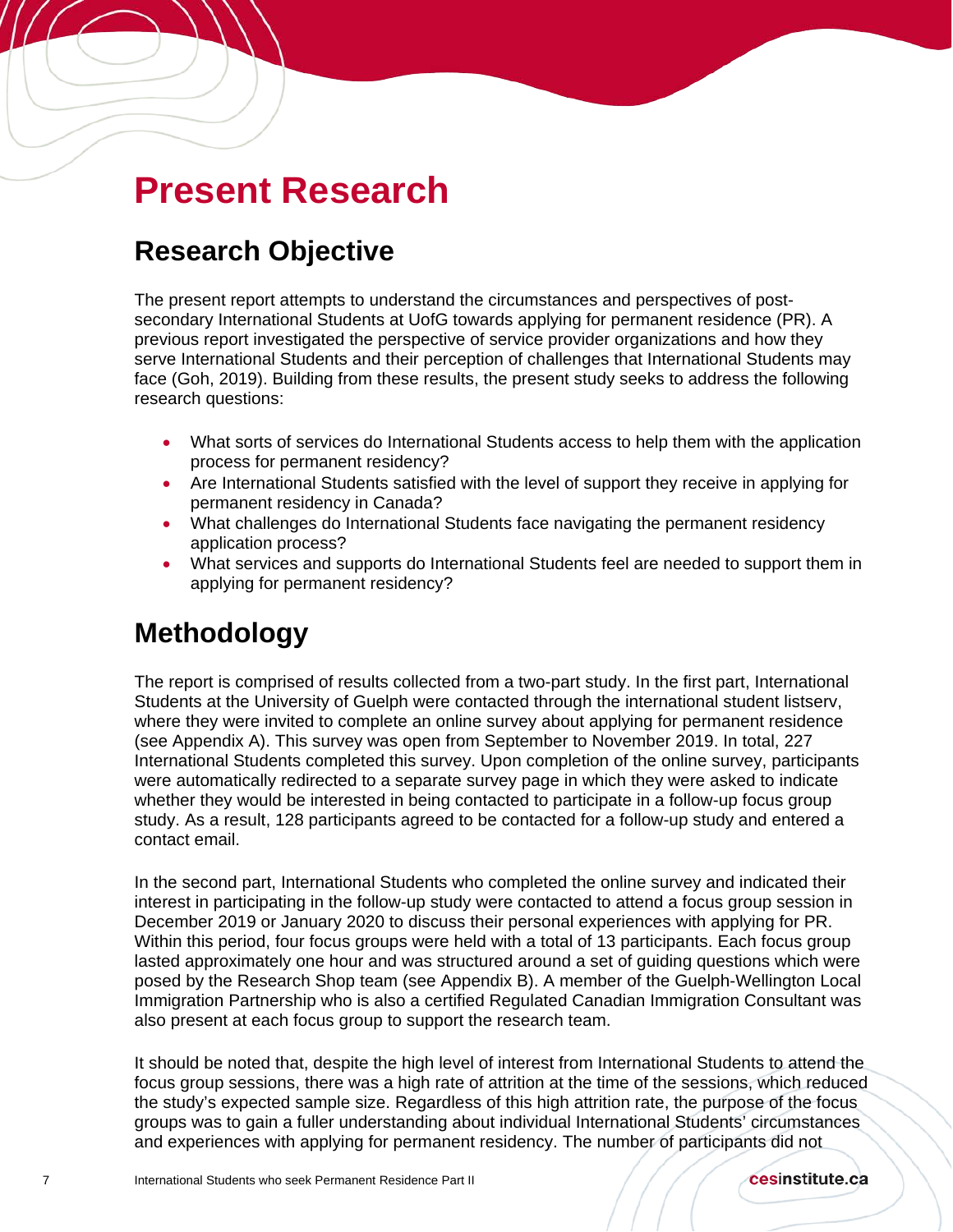hinder the quality of responses received and the value of the perspectives brought forward by participants.

### **Online Survey Participant Demographics**

Í

The 227 participants (52% female, 46% male, 2% other) who completed the online survey were all International Students that were currently attending the University of Guelph. The majority (87%) of the participants also reported living in the Guelph-Wellington region.

The survey received responses from International Students from 43 different countries. The top three most common countries of origin were India (26% of participants), China (9%) and Bangladesh (6%). While the largest group of respondents came to Canada within 2019, there was also a significant spread of those who have been in Canada for more than a year. Figure 1 below shows the number of participants sorted by the year in which they arrived in Canada. Most participants (57%) were between 18-24 years of age. In terms of education, participants reported being part of the full range of programs offered by the University of Guelph, with a good representation from the Bachelors, Masters and PhD level.



**Figure 1: Survey Participants by year of arrival in Canada.**

### **Focus Group Participant Demographics**

In order to protect participant anonymity, participants were not asked questions related to their name, age, gender identity, home country, duration in Canada or program at the University of Guelph. However, demographic information was noted if participants voluntarily offered the information in their responses and will be presented in generalized statements. Given the nature of the group, most students mentioned their program, major or department within the University of Guelph. Participants were studying in a range of programs from across campus. Most participants were completing graduate-level degrees, however there were also a few undergraduate participants. A few participants came to Canada with their partners or other family

cesinstitute.ca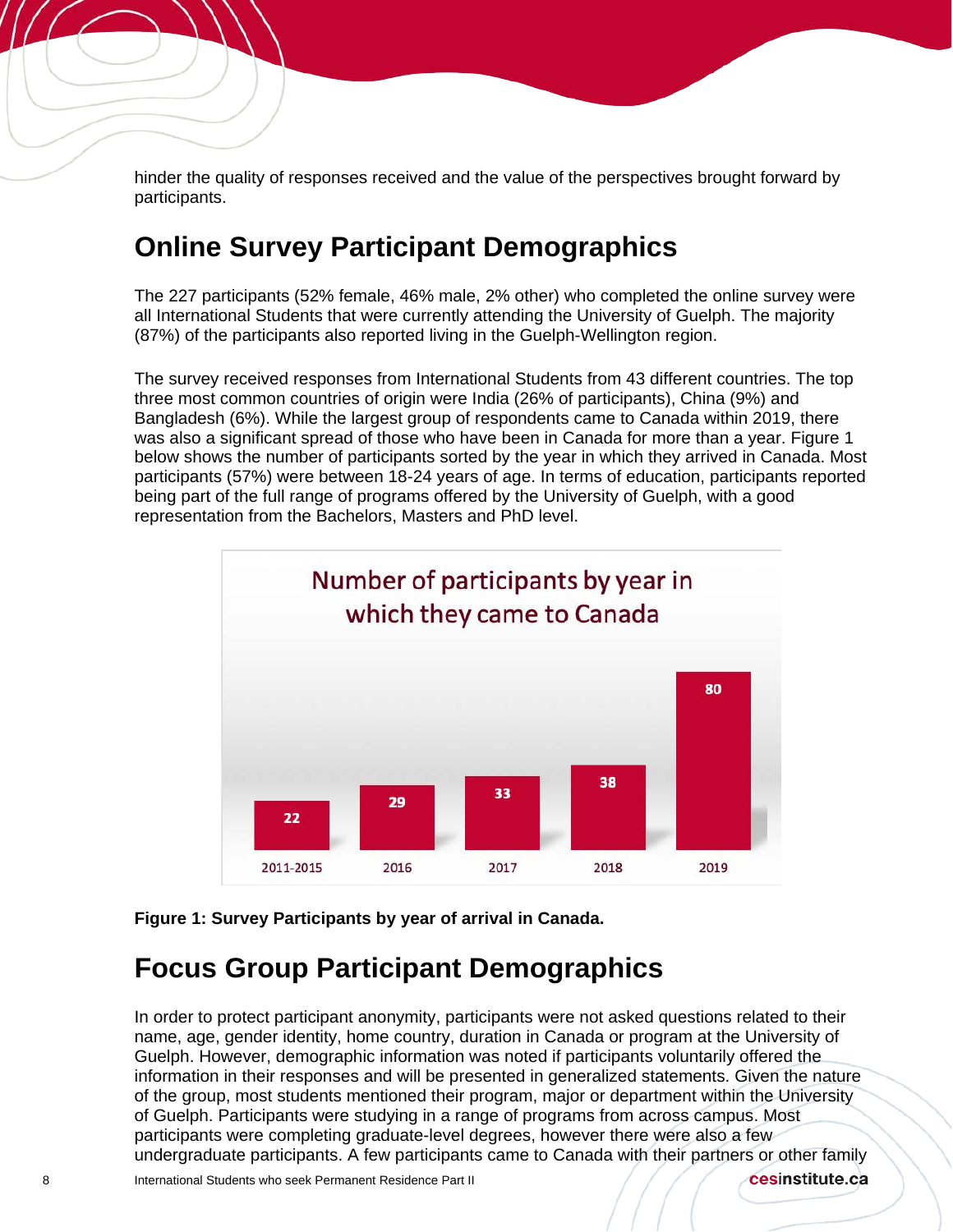members, and hence these participants also discussed issues with obtaining visas and applying for PR for dependents. While several participants were currently applying for or (in one case) had already applied for permanent residence, some participants had not yet started their application nor done much research on the process. Overall, the sample of focus group participants seemed to be representative of the online survey participants—from which they were sampled.

## **Findings**

Í

Results from both the online survey and in-person focus groups are presented in the subsections below.

## **Services International Students Access**

Overall, only a fraction of participants in both the online survey and focus groups stated that they have previously accessed some form of settlement support service. Half of focus group participants mentioned that they did not feel the need to access services yet, hence they had not tried to access any services. In the online survey—where 22% of participants mentioned accessing support—almost all of the responses listed that these were services provided by the university (seminars and workshops, START program, speaking with a career advisor, etc).

Some participants listed other options such as attending an information session in high school, accessing external translators, consultants, or services for banking, SIN and taxes. While not all of these services relate directly to PR applications, they are services that International Students need to support themselves while living in Canada even before applying. Participants in the focus groups predominatly mentioned attending university workshops as their primary method of obtaining information about the PR application process.

When asked where they heard about these settlement support services, participants gave a range of responses. Most survey participants reported hearing about supports through speaking with an international advisor at the university, or by word of mouth from friends and family. Some other sources listed were through research online, the international student listserve, and GryphLife (a website which lists organizations and upcoming events that are affiliated with the University of Guelph).

## **International Students Satisfaction with Support**

9 International Students who seek Permanent Residence Part II Survey participants who received support related to their PR applications indicated that they were either extremely (27.5%) or somewhat (55%) satisfied with the services that they received. It is worth noting that none of the participants reported being somewhat or extremely dissatisfied with the services that they received. These results were consistent with the responses given by focus group participants when they further elaborated on their experiences utilizing these support services. While focus group participants reported eventually being able to get some answers that they were seeking, they also noted that either these answers were only to general questions, or were answers that were found after spending a long time being directed to various sources. One focus group participant commented, "I think it takes a while to search for the information I am looking for but [the information searching process is] not too bad". Another participant who<br>International Students who seek Permanent Residence Part II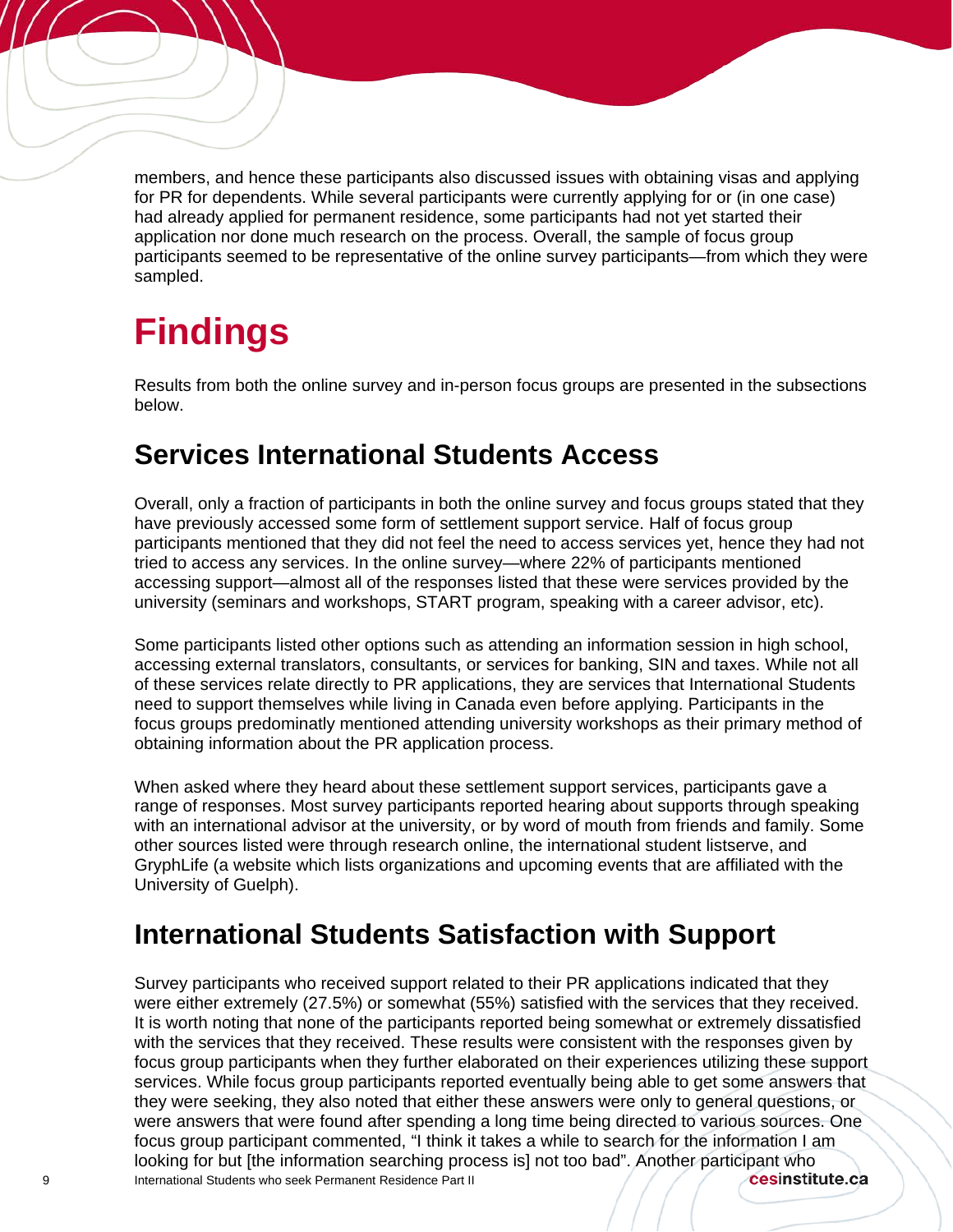attended a PR information sessions hosted at the University of Guelph said that they were able "to learn about what the criteria and required documents [are], but I think the information provided in that session was rather limited". The limitations of PR-related information sessions and workshops was mentioned by participants in each focus group and will be addressed in the sections below.

Focus group participants who were thinking about applying for PR but had not sought support mentioned a number of reasons for not doing so. At least two participants stated that they were not really aware of the resources that were available to them outside of a google search. Others explained that they did not have time to look into the PR application process due to their rigorous courseloads. One student mentioned that they planned to apply for a work permit after graduating, and they were planning on applying for PR a few years down the line. In that student's words, "to look into applying for PR now would take me away from my academic pursuits". They elaborated by mentioning how the PR application process would involve a long process of contacting people and agencies in their home country to gather documents and ensure that they had proper evaluations and assessments of their credentials before they applied. Overall, many focus group participants felt that they still had time before they would be able to apply for PR, hence they had not invested time in researching the application process. In Part One of this study, two service providers mentioned that a potential challenge for International Students was not anticipating the requirements and preventable challenges they may encounter during the PR application process. As such, if these challenges arose, some International Students were not sufficiently prepared to meet application requirements in a timely way.

## **Challenges International Students Face with the PR Application Process**

#### **Many unanswered questions, and nowhere to get answers**

Overall, respondents of the online surveys and the focus groups indicated that the biggest challenge with the PR application process is the lack of official answers—or even general guidelines or recommendations—to any questions involving individual circumstances. Some of the most frequently asked questions were:

- Which PR program should I apply for?
- What is the fastest way to get PR?
- When is the earliest I can apply?
- Can I apply while studying?
- What counts for points?

Í

• How do I know if I have enough points?

While the first two questions are situational, depending both on individual circumstances and the present state of PR programs based on provincial and federal governmental rulings, several focus group participants expressed their frustrations. This is largely because they have noticed a lack of examples of PR routes that other successful applicants have chosen, nor any general recommendations with which they could compare their situations to.

10 **International Students who seek Permanent Residence Part II** In addition to the number and variety of questions asked, students also stated that they did not know who could help answer their questions. While many of the participants in this study who<br>International Students who seek Permanent Residence Part II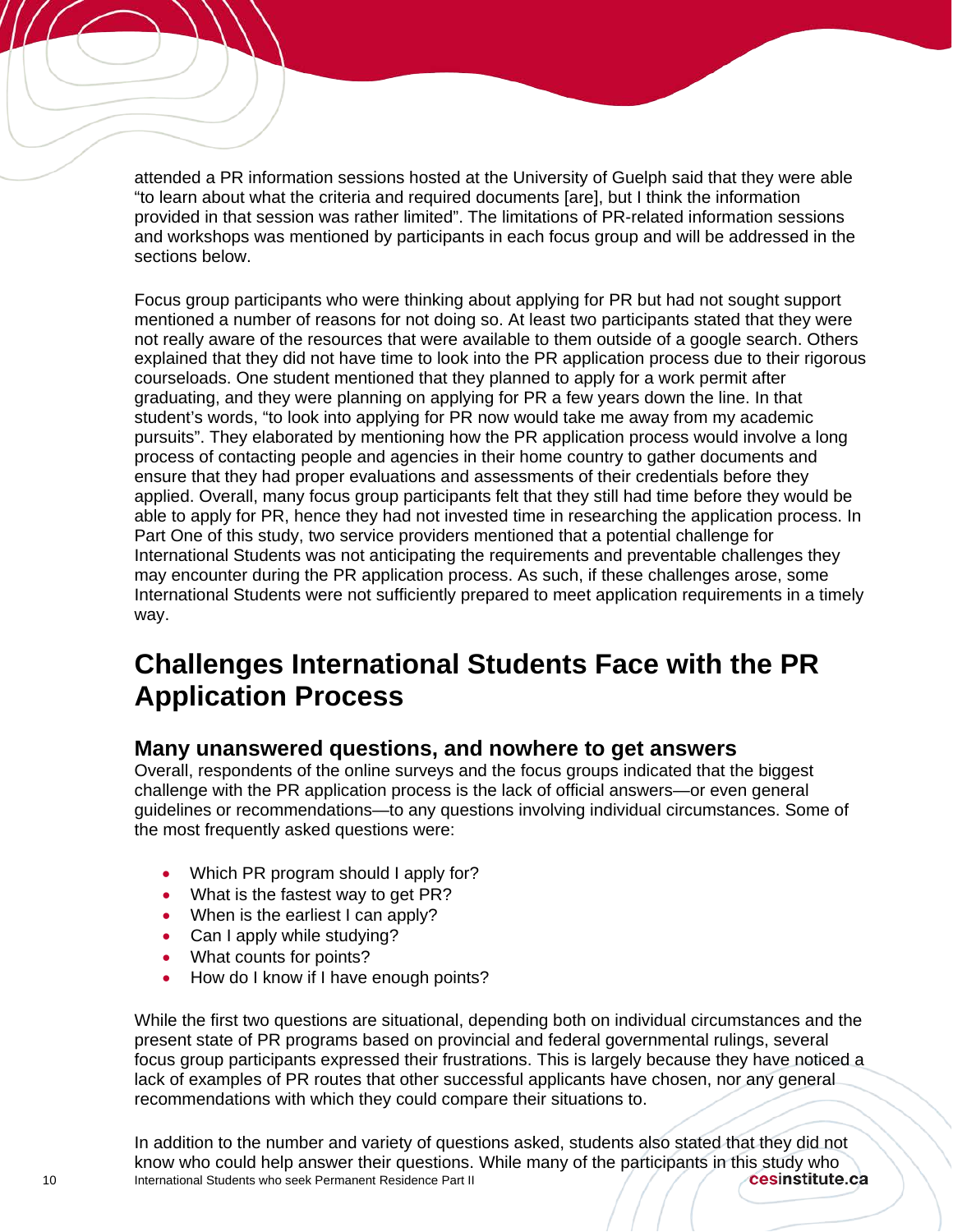sought support for their applications had accessed services that were offered through the university (such as international student advisors or workshops), students in the focus group provided additional feedback related to their experiences with these supports. Much of the focus group participants acknowledged that these services were quite limited and lacked continuity. In most focus group sessions, participants mentioned that they did not go see international student advisors because they were aware that questions pertaining to their individual circumstances were beyond the scope of the advisor's knowledge.

Some participants also mentioned that information sessions hosted by the university tended to focus on the most basic components of the application process without addressing complications or contextual factors that may alter ones' experience throughout the process. One participant mentioned attending multiple sessions with the hopes of getting new information, but noticed that the university's PR information session seemed mostly geared towards new International Students—who likely were not at the stage of applying for PR yet.

#### **Lack of a coherent website to cover basic information**

Focus group participants who searched for information online noted that they faced a number of challenges with finding a comprehensive website with PR application information. Some participants mentioned that the official government website, which is maintained by Immigrant, Refugees and Citizenship Canada is "confusing" and "overwhelming", as it contains links to many different federal and provincial programs. It also notes that requirements could be changed or updated at any time, leaving future applicants uncertain about what parameters still apply. One participant mentioned using a tool that was listed on the website to calculate points, but stated that there "were so many questions that are confusing" and that they did not know where to go at the end of all the questions. Two other participants described their situations and how proceedures vary between their own process, and bringing spouses and dependents to Canada. These complexities further complicate applying for their PR as well, and they need to keep in mind that each individual's circumstances and specific requirements can vary drastically when applying for PR.

#### **Complications with maintaining visas/permits while applying for PR**

Some focus group participants mentioned that they faced difficulties with maintaining their current statuses within Canada for the duration of the PR-application process. While this was not a problem for any of the focus group participants at the time of discussion—as they were all current students at the University of Guelph—there was concern around the anticipated complication among graduation. Three participants mentioned challenges with applying for visas and PR for their spouses and dependents which greatly impacted their ability to apply for PR. For participants who wish to immigrate to Canada with their families, the PR application process can be further complicated due to the different situations that each individual who applies for PR has. Focus group participants stated that navigating these individual complications are some of the most difficult to deal with, and mentioned that this problem is compounded because of the lack of anyone or any resource to turn to for guidance about these matters. This holds particularly true for individuals seeking support for dependents and spouses, who are unable to access supports available for students at the university.

#### **Delaying PR application supports to ensure basic needs are met**

Although the focus of this research was to examine the challenges that International Students face in applying for permanent residence, participants across focus groups also raised a number of points about other challenges they faced that—while not directly related to the PR application

Í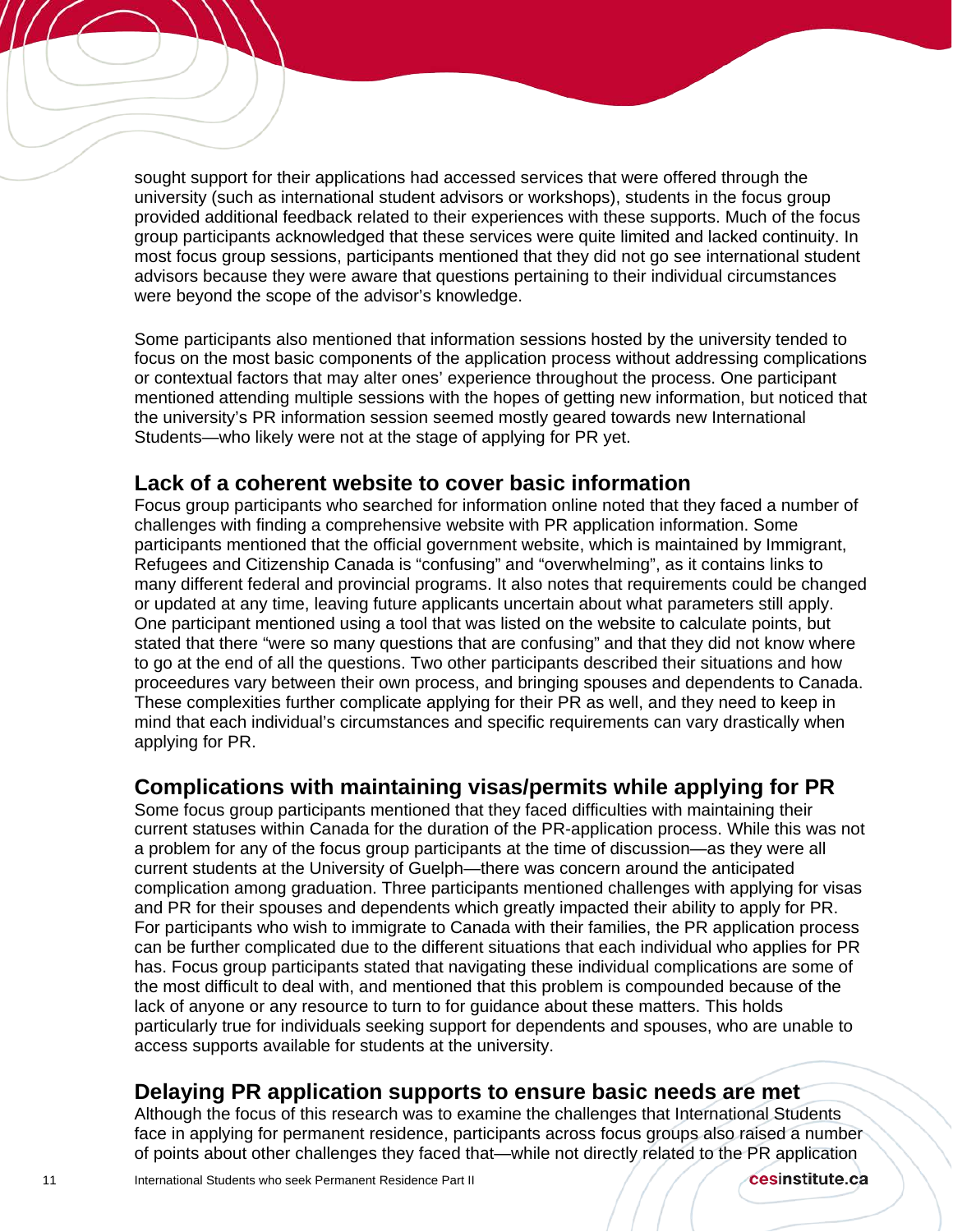process—they needed to resolve before thinking about PR. For example, at least two focus group participants described the challenges they faced with finding housing when they originally arrived in Guelph. These students mentioned that they were unable to secure university housing, hence they had to stay in hotels for the first few weeks while they found other accommodations. Though it was not reflected in the data collected in this study, it is worth noting that International Students are also more likely to experience food insecurity. In 2018, 53% of students accessing the Guelph Student FoodBank reported that they were international graduate students (Perreira, 2020). It is important to consider how these additional stressors may inhibit students' ability or desire to seek out supports for a PR application.

Many participants also mentioned that, while they intend to apply for PR after graduation, they did not have the mental capacity to research their options and prepare their documents while focusing on their academic studies. Some students stated that they were only able to come to Guelph thanks to scholarships that they received, hence they needed to maintain a certain standard of academic achievements to avoid negative consequences. These requirements make it difficult for International Students to dedicate time to planning for life in Canada after completing their program.

## **What Services would Best Support International Students?**

- **Clear website with instructions/tips to follow**
	- o A clear resource that provides a one-stop-shop for students seeking to learrn about the PR process
- **Someone to help**

Í

- o Explain the process and different options
- $\circ$  Give guidance regarding their specific situations (e.g. finances, qualifications)
- $\circ$  Provide help with the application procedure, specificallt in addressing the many questions that intenational students have before they begin applying
- **More comprehensive IRCC workshops**
	- $\circ$  Hold more advanced workshops, or workshop series, for those who have already attended the introductory sessions, concluding with all recipients receiving an information package
- **Advice from other students who successfully received their PR and those currently undergoing the process**
	- o Informal settings to share their experiences and understandings of the process

## **Suggestions from the Research**

Based on the concerns and experiences International Students expressed at various stages of this study, three suggestions stand out from the research to enhance supports for International Students attending the University of Guelph. Three additional services that International Students would find beneficial are:

- 1. The development of a PR resource page on the UofG Website
- 2. Hiring an International Student Advisor whose focus is to help students and alumni navigate the PR process

cesinstitute.ca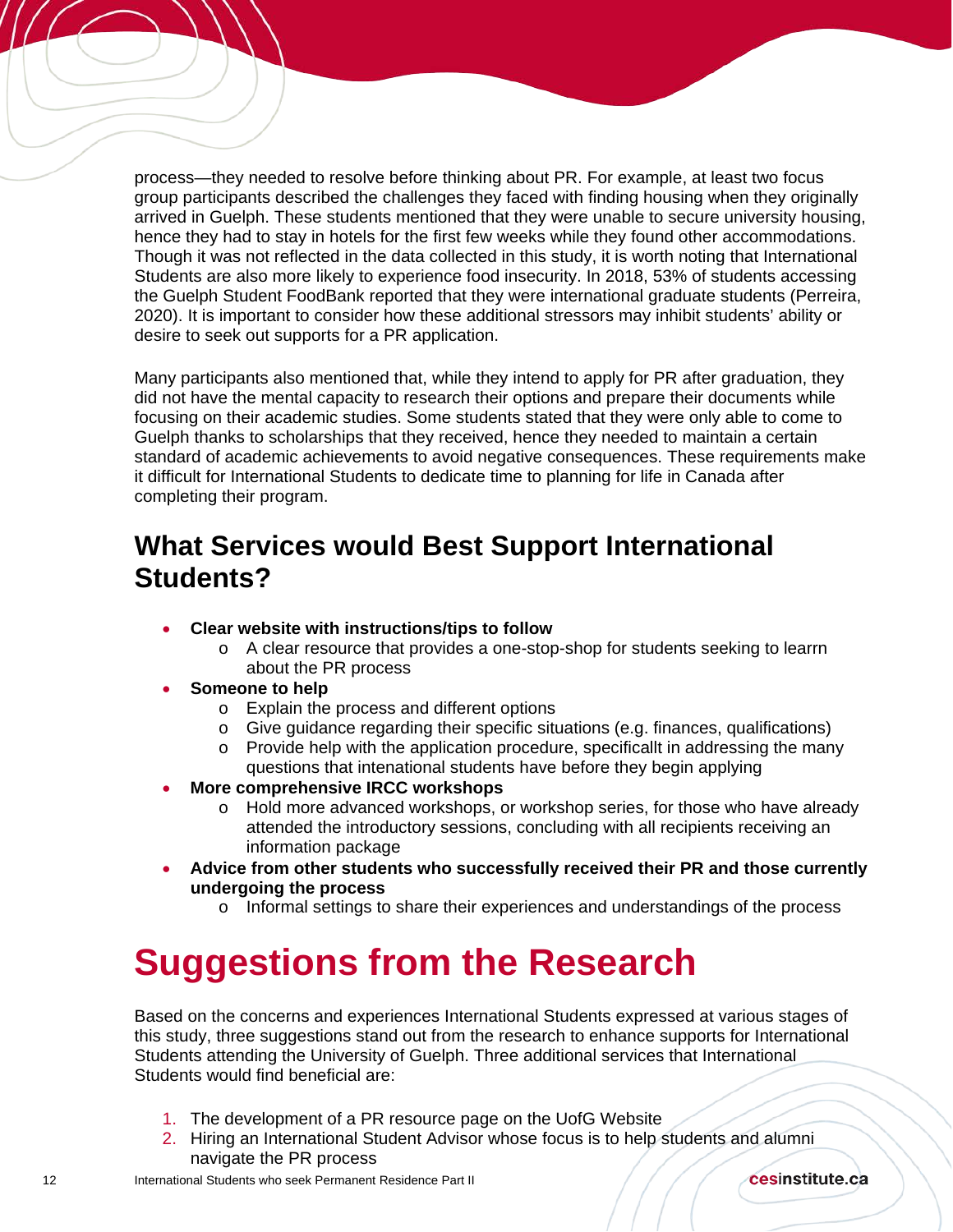- 3. More comprehensive workshops delivered by the IRCC, including a Post-Workshop Information Package
- 4. Peer-peer support workshops for both current students and alumni to share knowledge on the PR process

## **Establishing a PR resource page on the University of Guelph Website**

As mentioned previously many of the focus group participants expressed they use webpages such as the IRCC website and facebook groups tailored for International Students to learn more about the PR application process. However, participants expressed that the IRCC website is incredibly difficult to navigate and is a time-consuming endeavor. Given the fact that many International Students are facing daily challenges, including, but not limited to, finding affordable housing, adapting to life in Canada, and transitioning into the academic system in Canada, this website and other time-consuming resources can quite inaccessible.

To accomodate International Students and address this challenge, an easily accessible webpage indicating the basic information necessary for applying for PR would be a beneficial resource. Notably, one of the focus group participants mentioned that the University of Toronto has an accessible resource online, which they frequently visit.<sup>[3](#page-12-0)</sup> A suggestion is that the Office of Intercultural Affairs in partnership with LIP establish a webpage that contains basic and accurate information to ensure that this information is easily available to International Students. This website could have information on the post-graduation work permit and the different types of PR programs available to International Students, such as: the Canadian Experience Class, the Provincial Nominee Program and the Federal Skilled Workers Program ("What is the Ontario", 2019). As many alumni are also looking to apply for PR, it would be beneficial to include a link to this page on the Alumni Affairs and Development website as well.

### **Hiring an International Student Advisor to focus on the PR process**

Many of the focus group and survey responses mentioned that the international student advisor has been very helpful to them in general, and is supportive of students navigating the PR process. They did express, however, that the advisor is unable to give specific advice or answer specific questions on the PR process, as they do not have the qualifications to do so. As such, it is suggested that the University of Guelph hire an ICCRC-certified advisor in the Office of Intercultural Affairs who can support both students and alumni by answering specific questions on this process would fill a huge gap in the services currently available. As mentioned previously, this resource should be available to both students and alumni, as many of the participants in this study mentioned not planning on applying for PR until after they have completed their studies.

<span id="page-12-0"></span><sup>3</sup> Initially, the research team did not have direct access to the webpage mentioned by the focus group participant and came across a resource hosted by the Graduate English Association at the University of Toronto that can be found here: [https://gea.artsci.utoronto.ca/?page\\_id=690.](https://gea.artsci.utoronto.ca/?page_id=690) At a later date, the focus group participant reached out to the Project Manager to provide the resource they were referring to, which can be found here: [https://www.utsc.utoronto.ca/utscinternational/permanent-residency](https://gea.artsci.utoronto.ca/?page_id=690) 13 **International Students who seek Permanent Residence Part II** cesinstitute.ca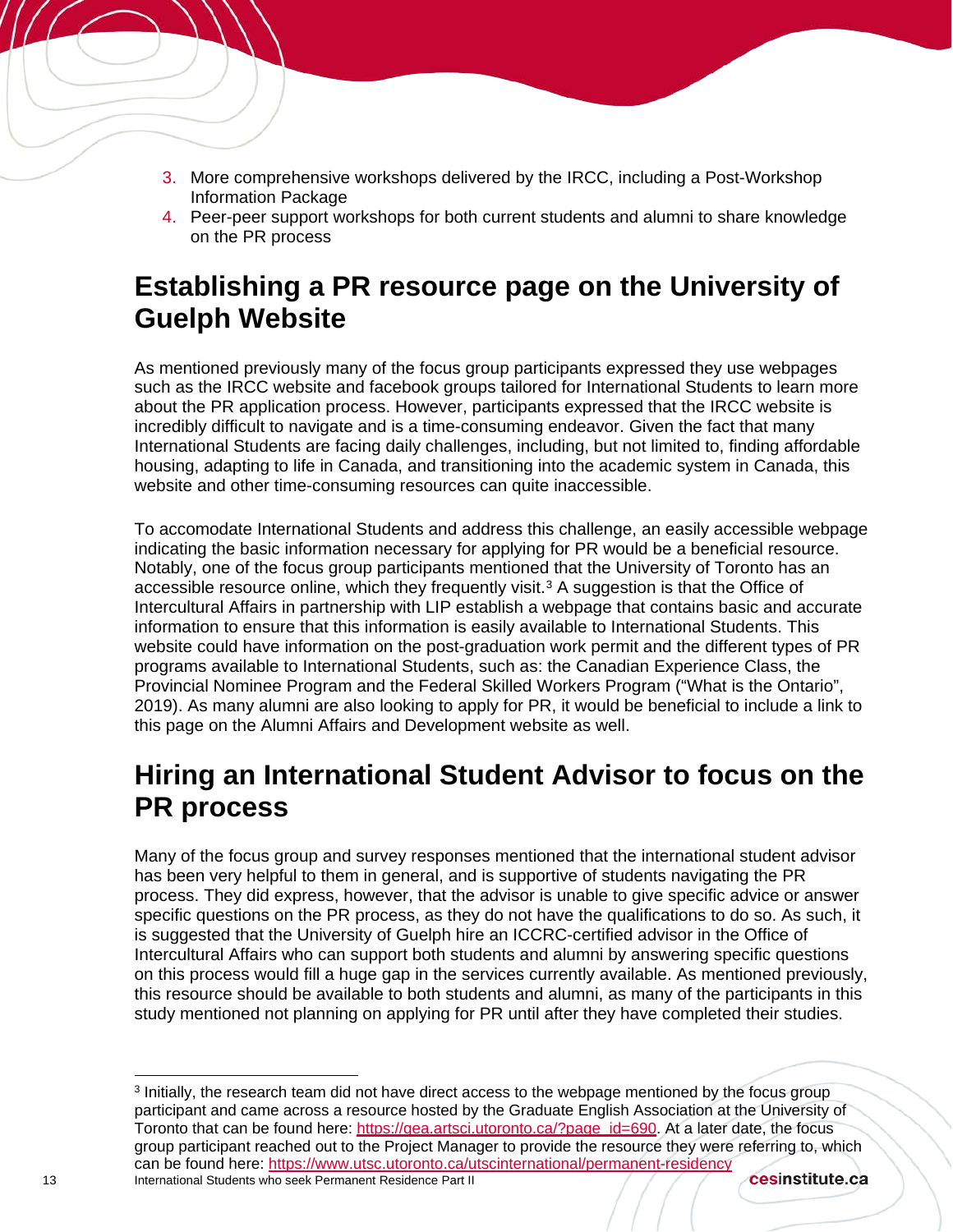## **A More Comprehensive IRCC Workshop & Post-Workshop Information Package**

Though students found the information sessions held by an IRCC employee at the university helpful, they expressed the information was limited and that they would benefit from workshops that build upon the first session. This limited information was a significant resource gap for those students who have already attended the introductory session. Several students mentioned that even after attending an information session, the qualifications, skills, and job requirements necessary to gain their PR remained unclear.The following quote by an IS while discussing the information session demonstrates the need for a more comprehensive workshop: "we don't know how the process goes – we don't know what the qualifications are, so how do we know what will help our score rise?"

The students expanded that it would be helpful if the IRCC held a sequential information session for students who already understand the basic information as learned from the first session, and would like more tangible information on the "dos and don'ts" of the PR process. Beneficial information in this second session could include which jobs would help them gain extra points towards the PR application, and which would render them ineligible to apply. The students expressed that the second information session should properly and thoroughly discuss the different PR programs, concluding with each participant getting an information package which summarizes all information discussed. The information package would also serve beneficial to individuals who do not necessarily have the capacity to apply for PR at that time, due to the many challenges that arise when migrating to a new country. This package would allow them to refer back to the information they learned when their basic needs are being met and are therefore in the right mindset to researching this process.

### **Launching a Peer-to-Peer workshop series to discuss the PR process**

Throughout the focus groups, participants who felt they are successfully understanding the PR process acknowledged that they discuss the information with fellow International Students on campus. Further, many students indicated that they were looking forward to the focus groups themselves, as they gave them an opportunity to discuss their challenges and give one another advice on getting PR.

Focus group participants consistently spoke about the value of connecting with other International Students to share their experiences and knowledge of the PR process. Therefore, a peer-peer workshop facilitated by University staff to give International Students and alumni space to share their experiences with one another would be extremely beneficial. Ideally, these workshops would be held in a comfortable space on campus such as the University Centre, and can be facilitated by staff, student staff, or international student Peer Helpers to give students and alumni both an opportunity to discuss their challenges and also their successes. These sessions would not only build on the current information sessions available to International Students and provide them with tangible information on the PR process, but would also allow students to build connections with one another, a critical factor that enhances student experience and feelings of belonging on campus.

Í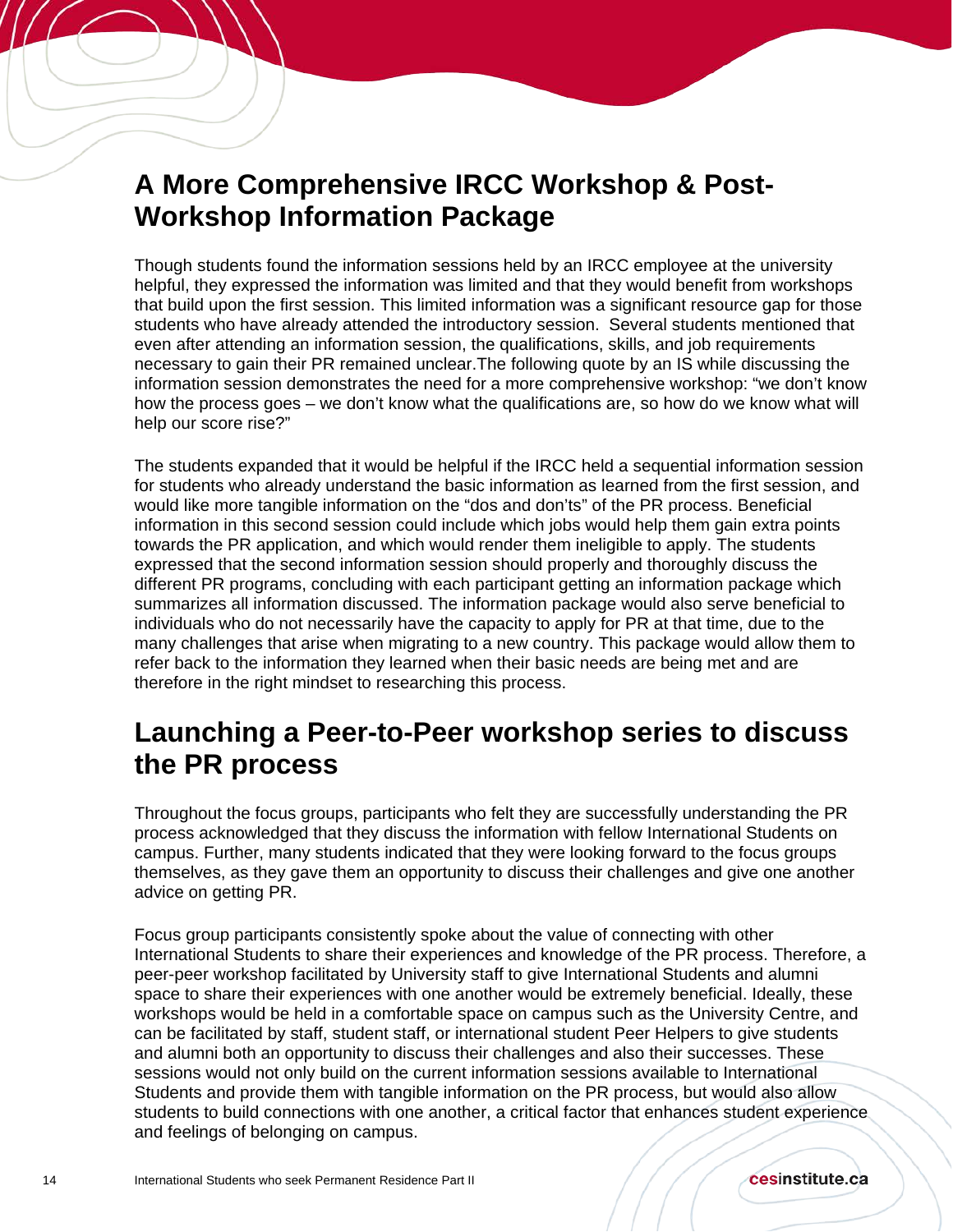## **Limitations**

í

There were several notable limitations to this project. First, as many undergraduate International Students are not likely to be applying for PR yet, they were rather underrepresented in our focus group sample. As a result, our results are mainly based on the experiences of graduate students, who represent 30% of the international student population at the University of Guelph (Office of Institutional Analysis and Research, 2019). While the study captures a significant portion of International Students overall, it is worth noting that undergraduate students may have had other suggestions on how to fill the service gap that would better meet their needs.

As mentioned throughout the report, individuals who are currently facing the challenges of transitioning to life in Canada such as finding affordable housing or providing for their families are less likely to attend focus groups, as they simply would not have the time to focus on the PR process. Therefore, there is a self-selection bias for both the survey and focus group, as individuals who do have the capacity to focus on the process would be more likely to participate in the study. While these issues were noted by focus group participants, it is possible that there are additional barriers International Students are facing that were not captured by the findings of this study.

Lastly, when asked about their experiences in Guelph-Wellington, many of the participants in the study expressed their main objective is to become a permanent resident of Canada, not necessarily of Guelph-Wellington. Many participants came to the University of Guelph for a specific program, or because of financial incentives, not because they were specifically looking to live in the area. Therefore, it is difficult to understand how challenges or supports may affect International Students' decision to remain in Guelph-Wellington, specifically.

## **Conclusion**

The purpose of this project was to demonstrate the gaps in services that International Students face when navigating the PR process and how community partners, the government, and the University staff can use this information to ease this process. Our research was conducted in two steps: first, a preliminary research study determined the service providers' perspective on international student challenges to get their PR (Goh, 2019). Second, this study used a combination of online surveys and focus groups to determine the gaps as described by international students themselves.

Our findings demonstrate that International Students have found certain services to be very beneficial, including, but not limited to: information sessions held by the Office of Intercultural Affairs and support from International Student Advisors. However, we determined that International Students have many questions that go unanswered, as they reported the University is unable to give them direct advice at this time. In addition, students find online resources unclear and often time-consuming. Many have trouble maintaining their work visas and study permits when transitioning into the PR application process. Finally, International Students face many challenges outside of applying for PR, including, but not limited to, housing and food insecurity, caring for loved ones, and culture shock, which makes it very difficult to devote their time and energy into researching PR.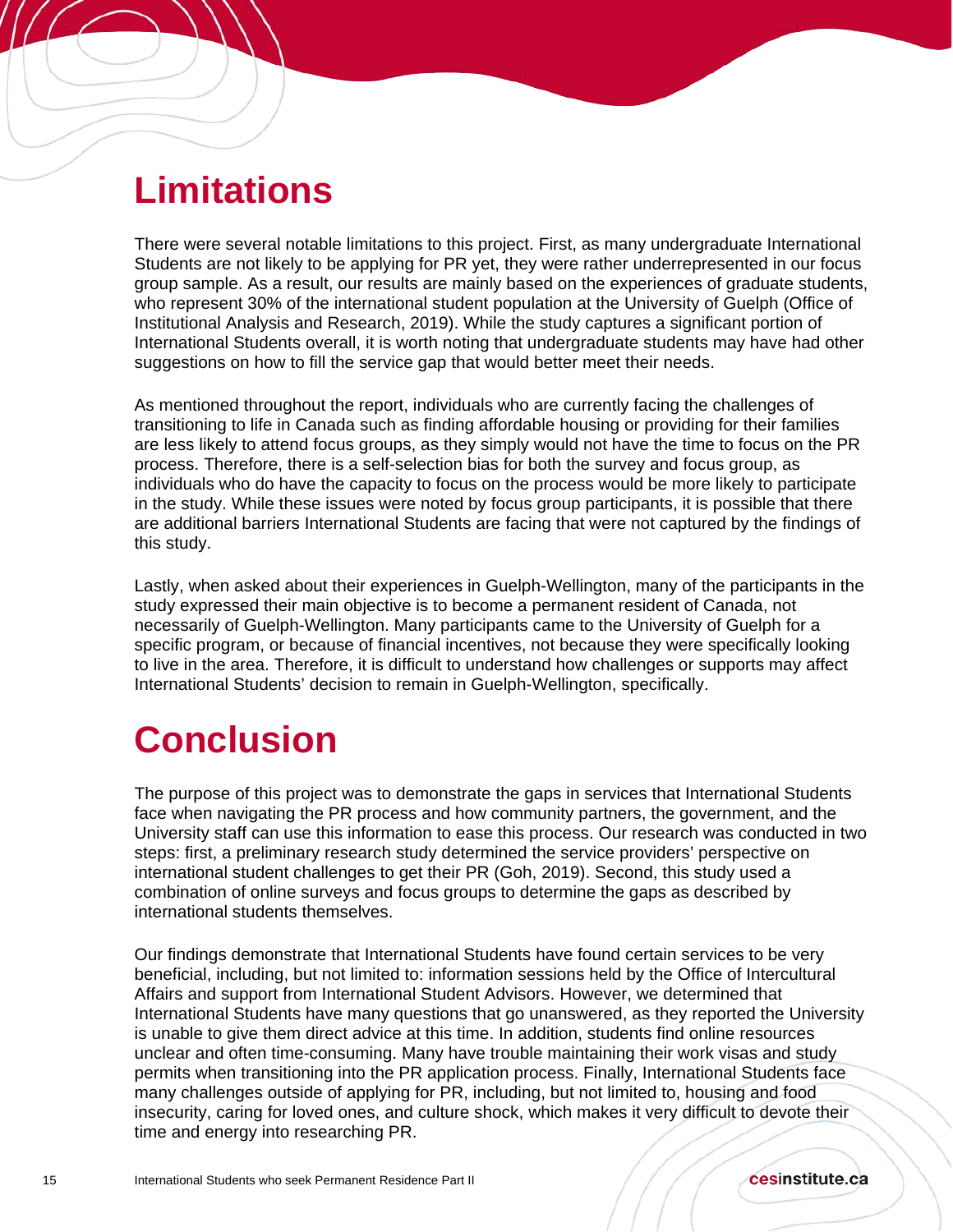By determining these service gaps with the input of International Students, we recommend the following services to ease the PR process: the development of a PR Information page on the University of Guelph webpage, hiring an International Student Advisor whose focus is to help students and alumni navigate the PR process, a more comprehensive IRCC workshop and summary information package for all participants, and peer-to-peer support workshops for both current students and alumni to share knowledge on the PR process. The implementation of these new resources would not only ease the PR process, but also allow students to access information in various ways, depending on both their availability and cultural background.

í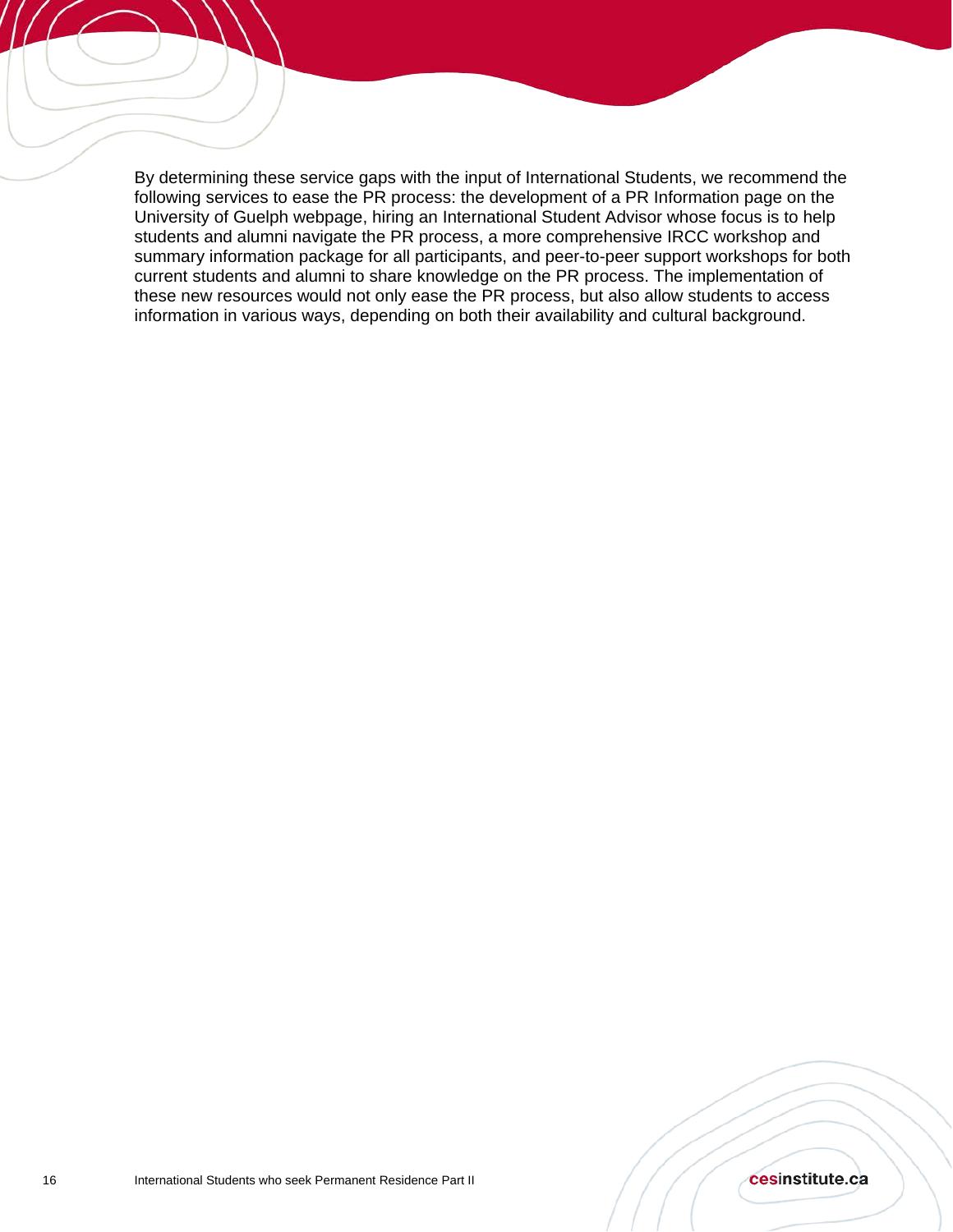## **References**

í

Blatchford, A. (2019, April 15). Canada aims to attract more International Students by expanding presence overseas. The Canadian Press. Retrieved from <https://globalnews.ca/news/5166974/international-students-canada/>

Canadian Bureau for International Education. (2019). International Students in Canada. Retrieved from<https://cbie.ca/infographic/>

Canada's International Education Strategy (Gov of Canada, 2019): <https://www.international.gc.ca/education/strategy-2019-2024-strategie.aspx?lang=eng>

Canadian Citizenship & Immigration Resource Centre (2018, March 22). Canadian Immigration 2016 Year-In-Review Part I: Permanent Residence and Citizenship. Retrieved from [https://www.immigration.ca/canadian-immigration-2016-year-review-part-permanent-residence](https://www.immigration.ca/canadian-immigration-2016-year-review-part-permanent-residence-citizenship)[citizenship](https://www.immigration.ca/canadian-immigration-2016-year-review-part-permanent-residence-citizenship)

Dobrowolsky, A. (2017). Bad Canada versus Big Canada: state imaginaries of immigration and citizenship. *Studies in Political Economy 98*(2), 197-222. Doi: <https://doi.org/10.1080/07078552.2017.1343001>

Graduate English Association. (2020). Applying for Permanent Residency. Retrieved February 11, 2020, from https://gea.artsci.utoronto.ca/?page\_id=690

Ministry of Colleges and Universities. (2019, October 21). 2017-20 Strategic Mandate Agreement: University of Guelph. Retrieved from [https://www.ontario.ca/page/2017-20-strategic](https://www.ontario.ca/page/2017-20-strategic-mandate-agreement-university-guelph)[mandate-agreement-university-guelph](https://www.ontario.ca/page/2017-20-strategic-mandate-agreement-university-guelph)

Office of Institutional Analysis and Research. (2018). University of Guelph Fact Book 2017-2018. Retrieved from

[https://www.uoguelph.ca/iar/sites/uoguelph.ca.rpa/files/public/University%20of%20Guelph%20F](https://www.uoguelph.ca/iar/sites/uoguelph.ca.rpa/files/public/University%20of%20Guelph%20Fact%20Book%202017-2018_2_0.pdf) [act%20Book%202017-2018\\_2\\_0.pdf](https://www.uoguelph.ca/iar/sites/uoguelph.ca.rpa/files/public/University%20of%20Guelph%20Fact%20Book%202017-2018_2_0.pdf)

Office of Institutional Analysis and Research. (2019). University of Guelph Fact Book 2018-2019. Retrieved from [https://www.uoguelph.ca/iar/sites/default/files/Fact Book 2018-2019.pdf](https://www.uoguelph.ca/iar/sites/default/files/Fact%20Book%202018-2019.pdf)